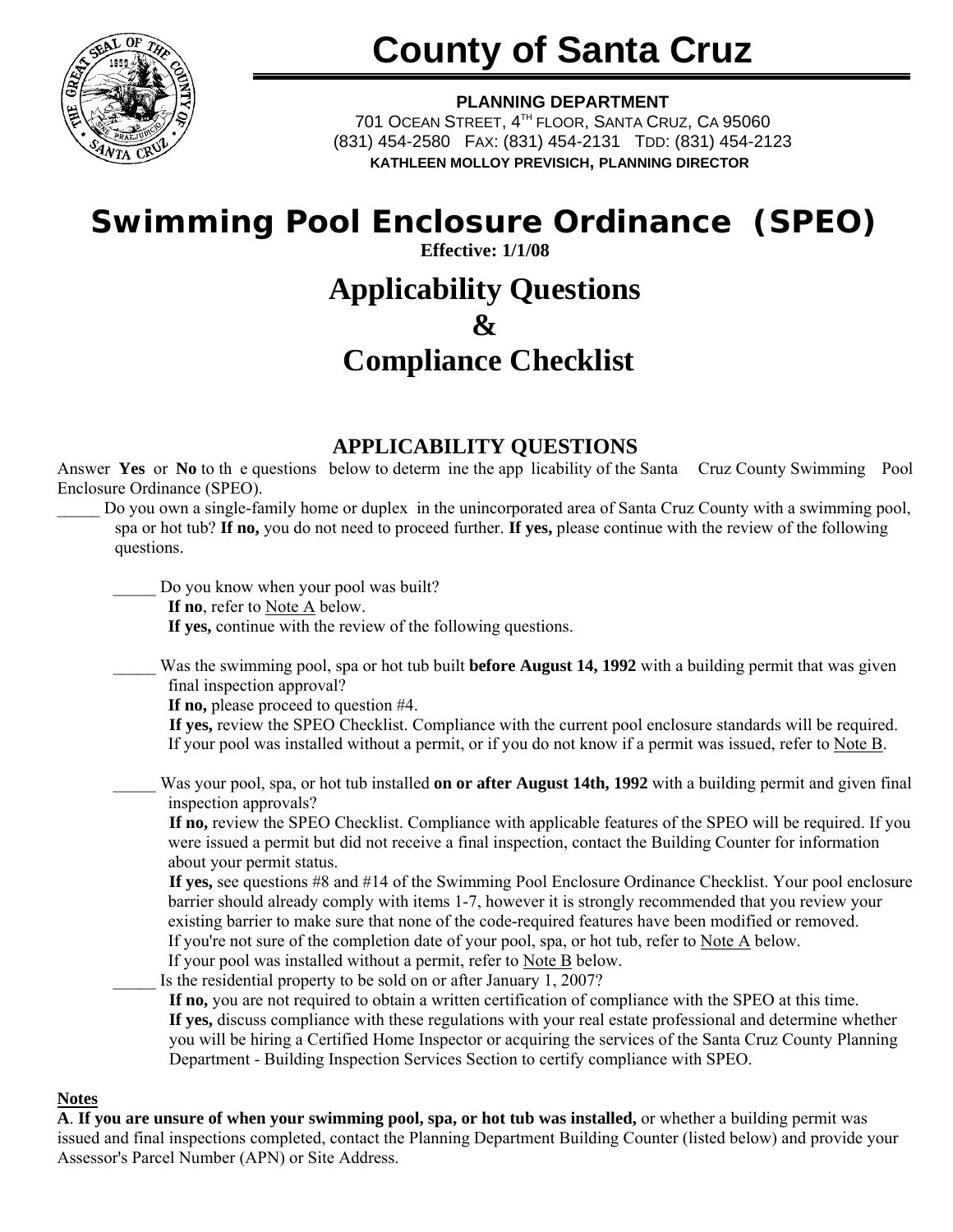#### **SPEO - Applicability Questions and Compliance Checklist Page 2**

**B**. **If no permit was issued for your swimming pool, spa, or hot tub,** a building permit will be required to build a pool enclosure , but this permit will not legalize the pool. You may apply for an As-Built Permit to legalize your swimming pool. If you are unsure if a permit was issued for your pool, you may contact the Building Counter to inquire about the records for your property. You should be aware that if the County Building Inspector identifies any other life-safety hazards during the inspection of the pool barrier, a correction notice would be issued.

### **COMPLIANCE CHECKLIST**

The following checklist questions are intended as a guide to assist the homeowner in determining whether their existing swimming pool, spa or hot tub are in general compliance with Santa Cruz County Swimming Pool Enclosure Ordinance (SPEO) regulations. If, after completing this checklist, you find that you need assistance installing upgrades to your pool or enclosure or evaluating your compliance with the SPEO amendments, we recommend that you contact a pool contractor, engineer, architect or a fence or other contractor with pool enclosure experience. Following these questions is a list of modifications requiring permits and a list of modifications that are exempt from permits.

Answer **Yes** or **No** to the following questions, and refer to the linked diagrams for illustrations. if the answer is 'No' to any of the applicable questions, it will be necessary to install the missing safety features, or to modify your existing ones, in order to be in compliance with the SPEO amendments.

#### **Outdoor Swimming Pools**

- **1.** Does the pool hot, tub or spa area have a barrier/fence 60 inches high measured on the outside away from the pool, with openings at the bottom of the barrier that do not allow passage of a 2 inch sphere? See [Barrier and](http://www.sccoplanning.com/Portals/2/County/Planning/bldg/barriergatedetail.pdf?ver=2019-03-25-144113-357)  [Gate Details](http://www.sccoplanning.com/LinkClick.aspx?fileticket=Lvrft-eh1ZM%3d&tabid=1276) for illustrations.
- **2.** If the barrier/fence has openings, are they the size and shape to not allow passage of a 1 3/4 inch sphere? See [Barrier and Gate Details](http://www.sccoplanning.com/Portals/2/County/Planning/bldg/barriergatedetail.pdf?ver=2019-03-25-144113-357) for illustrations.
- **3.** Is the barrier/fence not easily climbable by children due to planters, indentions, protrusions, or the design of the barrier/fence? See **Barrier and Gate Details** for illustrations.
- **4.** If the barrier/fence consists of chain link, is it a minimum of 11 gauge thick with a maximum mesh size of 2.25 inches? See [Barrier and Gate Details](http://www.sccoplanning.com/Portals/2/County/Planning/bldg/barriergatedetail.pdf?ver=2019-03-25-144113-357) for illustrations.
- **5.** \_\_\_\_\_ Are all access gates self-closing and self-latching? See [Barrier and Gate Details](http://www.sccoplanning.com/Portals/2/County/Planning/bldg/barriergatedetail.pdf?ver=2019-03-25-144113-357) for illustrations
- **6.** Is the height of the release mechanism on gate(s) at least 60 inches high? See [Barrier and Gate Details](http://www.sccoplanning.com/Portals/2/County/Planning/bldg/barriergatedetail.pdf?ver=2019-03-25-144113-357) for illustrations.
- **7.** \_\_\_\_\_ Do all the gates swing away from the pool? See [Barrier and Gate Details](http://www.sccoplanning.com/Portals/2/County/Planning/bldg/barriergatedetail.pdf?ver=2019-03-25-144113-357) and [Site Plans A](http://www.sccoplanning.com/LinkClick.aspx?fileticket=NQIU0Q5Vq9Q%3d&tabid=1276) and [Site Plans C f](http://www.sccoplanning.com/LinkClick.aspx?fileticket=pL_pRPz7X9k%3d&tabid=1276)or illustrations.
- **8.** If the home serves as part of the barrier/enclosure without a separation barrier/fence located between the pool, spa, or hot tub and the home), and if the home has doors and windows opening into the pool area, is at least one of the following three (3) features present?
	- a. Are the door(s) opening to the pool area self-closing and self-latching, and do they have a release mechanism/latch 60 inches above the floor, **or**
	- b. Do the door and window openings to the pool have an audio alarm with a deactivation switch located at least 54 inches above the floor that will automatically reset and does it have a touch pad or switch to temporarily deactivate the alarm for a single opening, **or**
	- c. Does the pool, spa and hot tub have an approved safety cover?

#### **Aboveground Swimming Pools (as applicable)**

- **9.** Is the top edge of the aboveground pool, or if there is a barrier mounted on top of the pool, the top of this barrier at least 48 inches above ground level on all sides of the pool?
- **10.** \_\_\_\_\_ Does the aboveground pool have a ladder or steps that can be secured, locked or removed to prevent access? **or**
- **11.** Is the aboveground pool surrounded by a barrier with features noted in items 1-8 above? See Barrier and Gate [Details](http://www.sccoplanning.com/pdf/bldg/barriergatedetail.pdf) for illustrations.

#### **Indoor Swimming pools (as applicable)**

**12.** Does the indoor swimming pool comply with question #8 above?